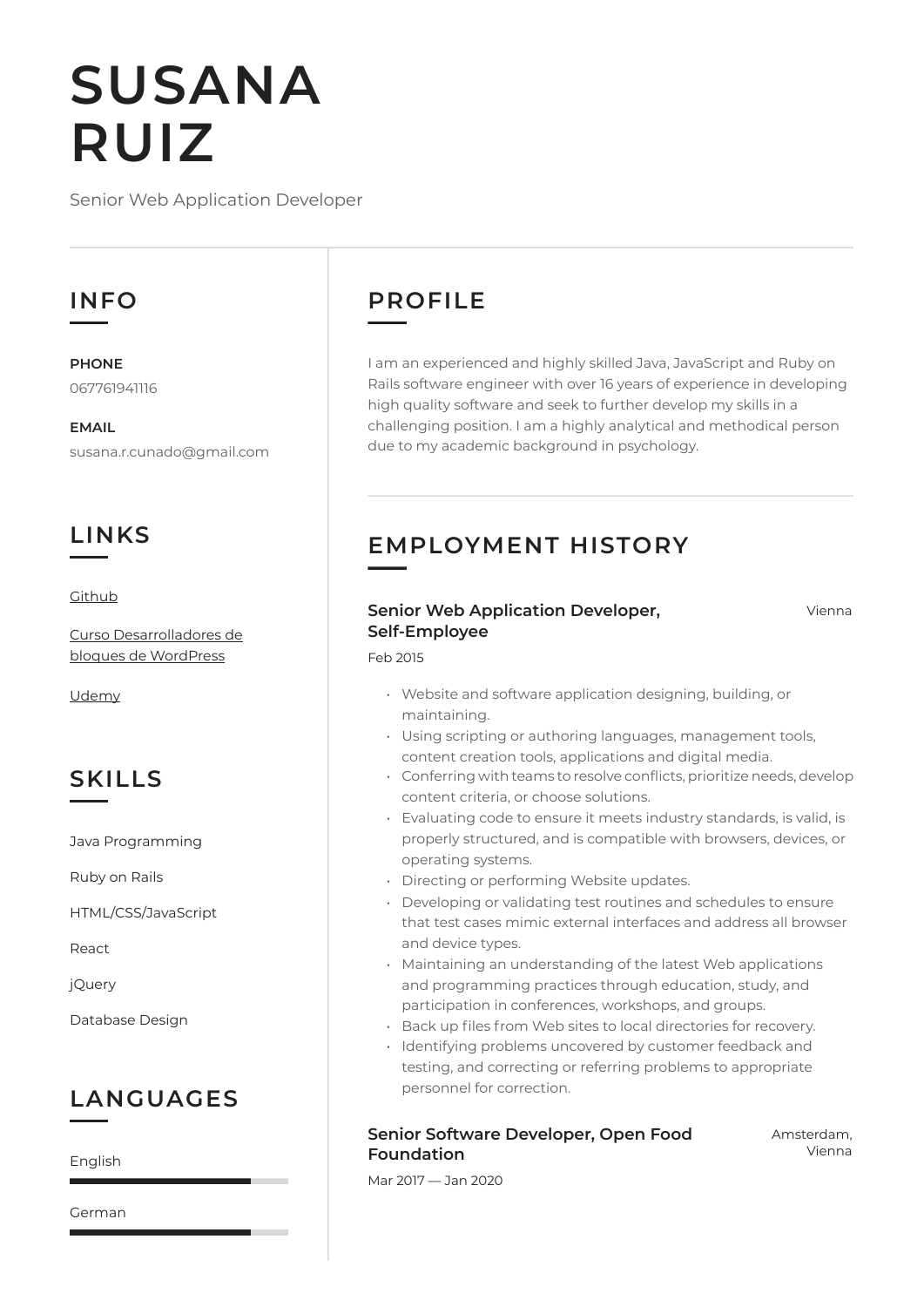Spanish 8pen Source Project developed in Ruby on Rails and Angular. My task was to help the UK team to get problems solved and implement new requests from Users.

- Determining user needs by analyzing technical requirements.
- Editing, writing, or designing Website content, and directing team members who produce content.

#### **Designer & Creator of the course "Create blocks of WordPress" in Spanish, V de Vidania**

Vienna

 $Jan 2020 - Dec 2018$ 

I designed, created, recorded and presented an online course to create blocks with React for the new WordPress Editor, Gutenberg,

It contains 34 videos and 27 example blocks, well documented and easy to understand for new WordPress users and not experienced React Developers.

Audio, documentation and subtitles are in Spanish.

## **Head of IT, The Ringley Group London**

Feb 2009 - Feb 2017

Analysis and develop of CRM and financial tools for Company

- Work with cutting-edge Rails technologies and very old ones versions (Rails 1.2.3)
- Analysis of data model and of existing data sources
- Migration of old financial tools to new technologies and new functionality.
- Creation of project plan for CRM and implementation
- Several upgrades to new versions of Rails.
- Technologies used: Rails, NetBeans, MySQL, Subversion, Redhat, Ubuntu.

## **EDUCATION**

#### **Java Developer, MADRID COUNCIL** Madrid

Jan 2020 - Jan 2001

- Introduction to OOAD for Java Developers
- Fundamental Programming Structures in Java
- Classes and Obiects in Java
- Object Design and Programming with Java
- Java Interfaces
- Java Exception Handling
- Java Collections API
- Java Input/Output API
- Java Programming Best Practices
- $\cdot$  Differences between Java, C++ and C#